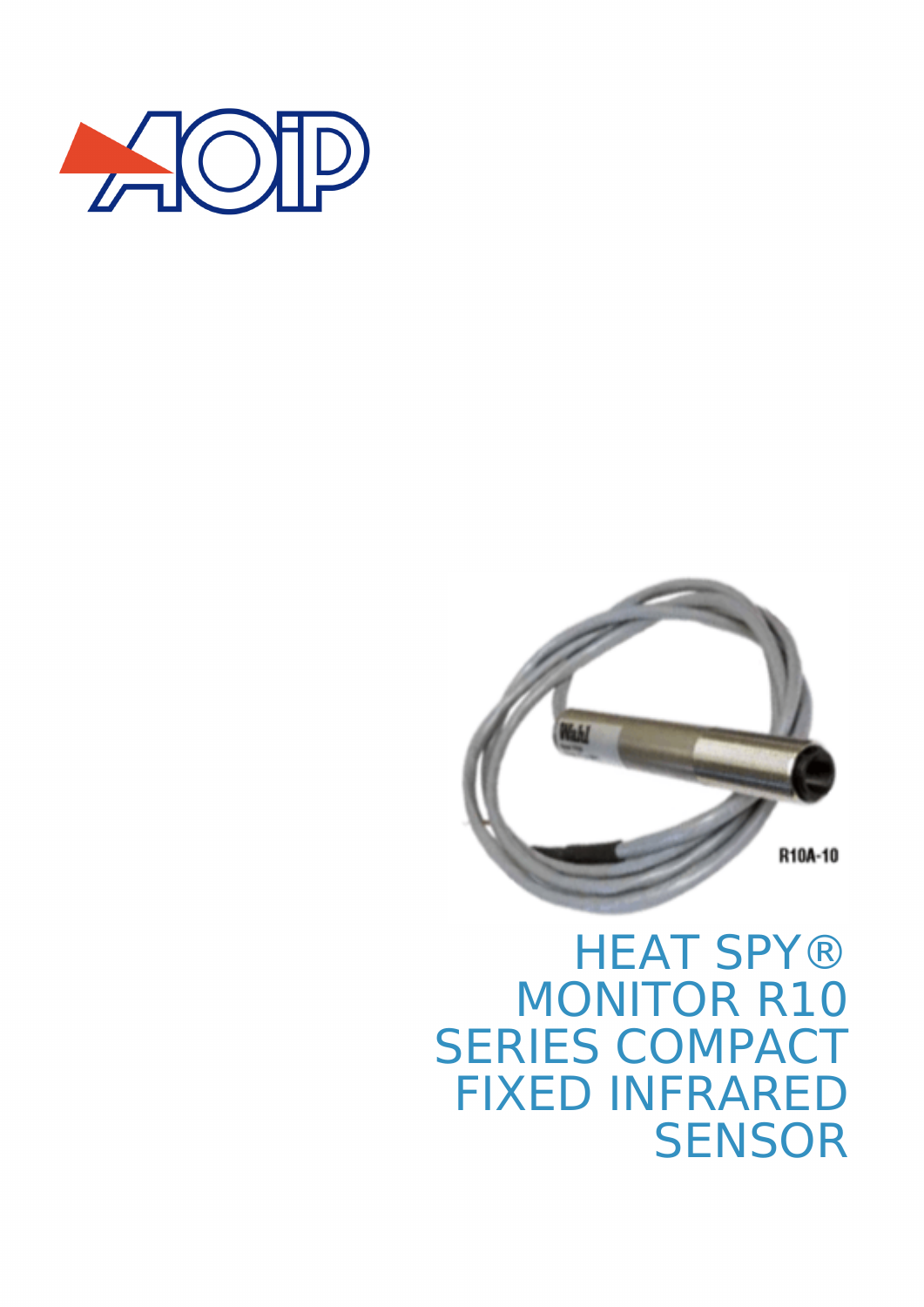



# Description

#### **Overview:**

**Need to measure a small target accurately? too hot to get closer? Only one infrared product can solve these problems: the wahl R10 Heat Spy! Get a more accurate measurement at a safer distance with confidence!**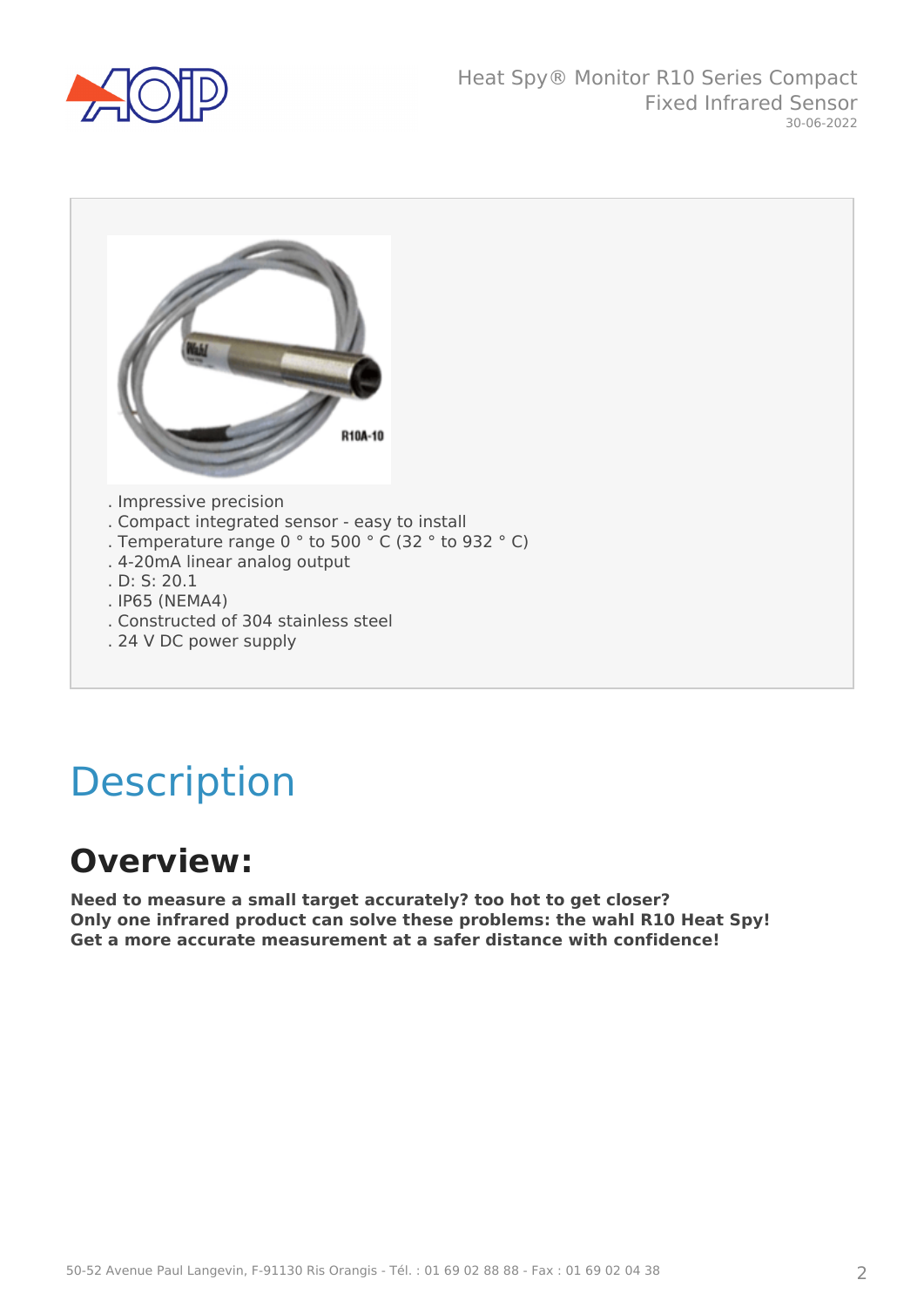

# Specifications

| <b>Measuring Specifications</b> |                                                                        |  |  |  |
|---------------------------------|------------------------------------------------------------------------|--|--|--|
| Range                           | 0° to 500°C, 32° to 932°F                                              |  |  |  |
| D:s Ration                      | 20:1                                                                   |  |  |  |
| Spectral Range                  | $8 - 14 \mu m$                                                         |  |  |  |
| Accuracy                        | 0° to 500°C: $\pm$ 1% of reading or $\pm$ 2°C,<br>whichever is greater |  |  |  |
| Repeatabillity                  | 1% or $\pm 1^{\circ}$ C                                                |  |  |  |
| Response Time                   | 500 mS                                                                 |  |  |  |
| Emissivity                      | 0.95 fixed                                                             |  |  |  |

| <b>Sensor Specifications</b> |                                                                       |  |  |  |
|------------------------------|-----------------------------------------------------------------------|--|--|--|
| Ambient temperature          | 0° to 70°C (32° to 158°F)                                             |  |  |  |
| With water cooling           | 0° to 90°C (32° to 194°F)                                             |  |  |  |
| With air cooling             | 0° to 200°C (32° to 392°F)                                            |  |  |  |
| Storage                      | -20 $^{\circ}$ to 70 $^{\circ}$ C (-4 $^{\circ}$ to 158 $^{\circ}$ F) |  |  |  |
| <b>Relative Humidity</b>     | 10% - 95% non-condensing                                              |  |  |  |
| Protection class             | <b>IP65 (NEMA 4)</b>                                                  |  |  |  |
| <b>Shock &amp; Vibration</b> | MIL-STD-810D                                                          |  |  |  |
| Housing material             | 304 Stainless Steel                                                   |  |  |  |
| <b>Dimensions</b>            | 18mm Dia. x 120mm (0.7 x 4.75 in) / Thread:<br>$M18 \times 1$         |  |  |  |
| weight                       | 270 g (9.52 oz)                                                       |  |  |  |

| <b>Distance</b><br>(mm) | $\overline{0}$ | 200 | 400 | 600 | 800 | 1000 |
|-------------------------|----------------|-----|-----|-----|-----|------|
| Target<br>(mm)          | 8.9            | 10  | 20  | 30  | 40  | 50   |
| <b>Distance</b><br>(in) | 0              | 8   | 16  | 24  | 32  | 40   |
| Target (in)             | 0.35           | 0.4 | 0.8 | 1.2 | 1.6 | 2    |